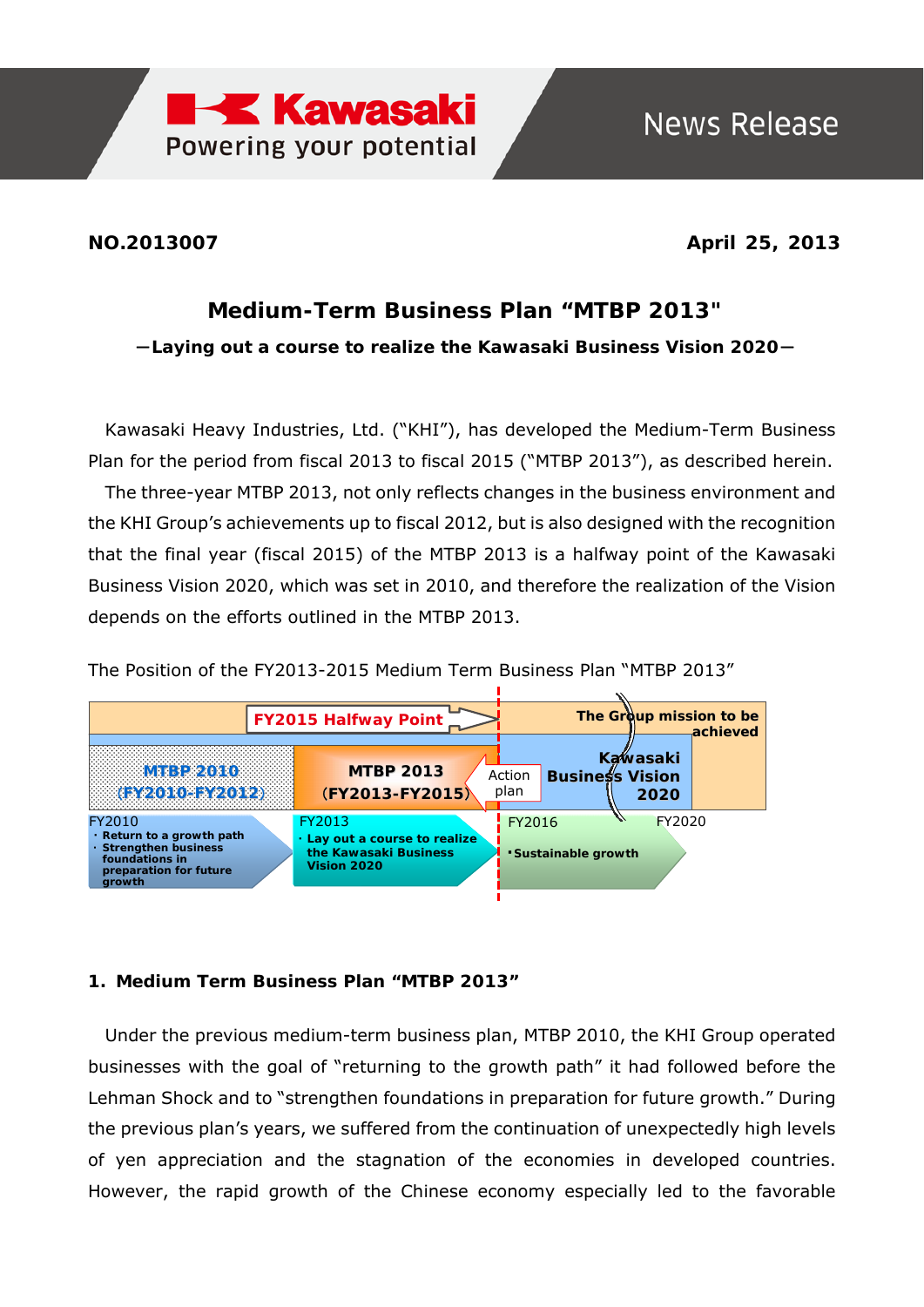business results we achieved consecutively in fiscal 2010 and fiscal 2011. It was only when the Chinese economy started to show clear signs of deceleration in fiscal 2012, which brought an inevitable year-on-year decrease in income.

During the period of the MTBP 2013, the KHI Group will ensure steady growth of the businesses initiated in the years of the previous plan, continue to strengthen business foundations for the future and create management practices to enable flexible responses to changes in the business environment. By doing so, we will realize the Kawasaki Business Vision 2020 and attain sustainable growth of the KHI Group.

a) Basic Objectives of the MTBP 2013

- Ensure efficient business management to survive the severe business environment
- Implement measures to reflect changing business environments
- Implement specific measures to realize the Vision
- Promote earlier commercialization of new products and businesses
- Aim to be a corporate group that enjoys sustainable growth, while contributing to the growth of society
- b) Key Policies and Measures

 $-$ Efforts to expand business foundations $-$ 

- i) Provide solutions
	- Secure market superiority and higher added value by providing optimal solutions
- ii) Expand the range of existing businesses
	- Achieve differentiation in the global markets by exploring business opportunities in upstream and downstream of existing businesses
- iii) Accelerate global business development aimed at growth markets
	- Accelerate global business development, including partnerships and joint ventures, to achieve greater dominance in growth markets
- iv) Encourage early commercialization of new products and businesses
	- Encourage earlier commercialization through in-house development, M&As and business alliances to acquire the first-mover advantage
- v) Enhance the competitiveness of existing businesses
	- Secure market superiority through advancement and differentiation, optimize the global production network by upgrading the domestic plants as mother factories and enhance cost competitiveness by promoting global procurement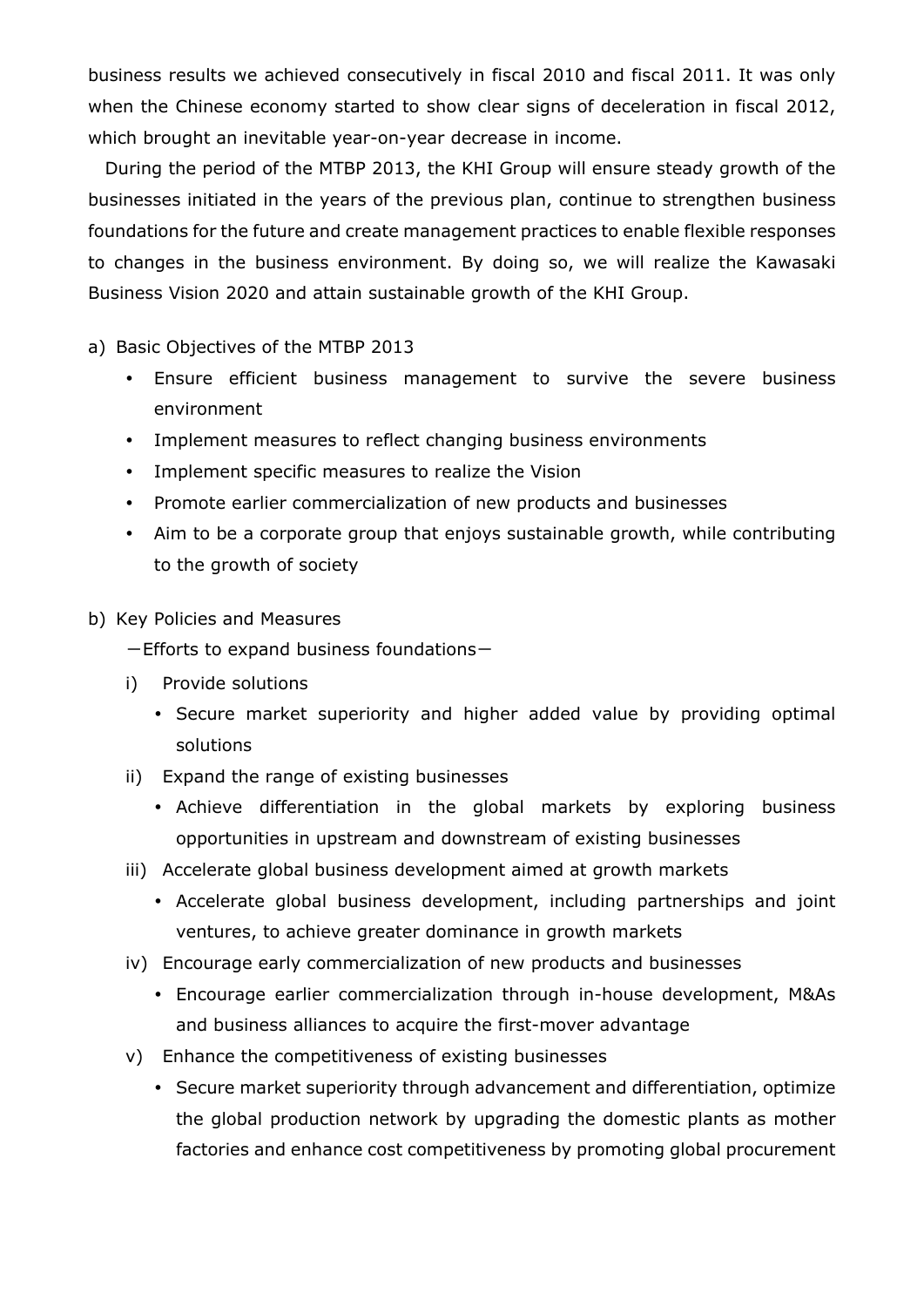$-$ Efforts to secure future revenue basis $-$ 

- i) Promote R&D efforts and capital investments on a continuous basis
	- Reinforce the development of new products and businesses centering on system solutions and high-value-added products using concurrent engineering, while promoting the development of fundamental and core technologies, keeping the future in mind
	- While ensuring the effective use of existing facilities and the optimization of investment timing, continue necessary investments to strengthen business foundations for future businesses
- ii) Promote the sharing of intellectual properties and education to develop globally minded personnel, etc.
	- Accelerate the offering of new value by combining the products and technologies of the Group, thereby promoting the upgrading of existing products and the development of products in new business fields
	- Develop and reinforce globally minded personnel, while conducting measures to promote the diversity of the workforce

 $-$ Efforts to solidify the management system $-$ 

- i) Reinforce the financial structure
	- Reduce interest-bearing debt and improve cash flows by enhancing profitability, expediting the collection of funds, reducing inventories, curtailing capital investments and enhancing investment efficiency
- ii) Increase the efficiency of the execution of common duties
	- Enhance the efficiency and reliability of the conduct of business duties by promoting the commonization and centralized control of systems throughout the KHI Group, including associated companies, from the viewpoint of global and consolidated business management
- c) Quantitative Targets

The quantitative targets are set at a level that ensures the realization of the consolidated targets in fiscal 2020.

<Consolidated Quantitative Targets for FY2015>

Exchange rate assumption:  $95$  yen = US \$1

- Net sales: 1,600 billion yen
- Operating income: 90 billion yen (ratio of operating income to sales: 5.6%)
- Recurring profit: 85 billion yen (ratio of recurring profit to sales: 5.3%)
- Before-tax ROIC: 11%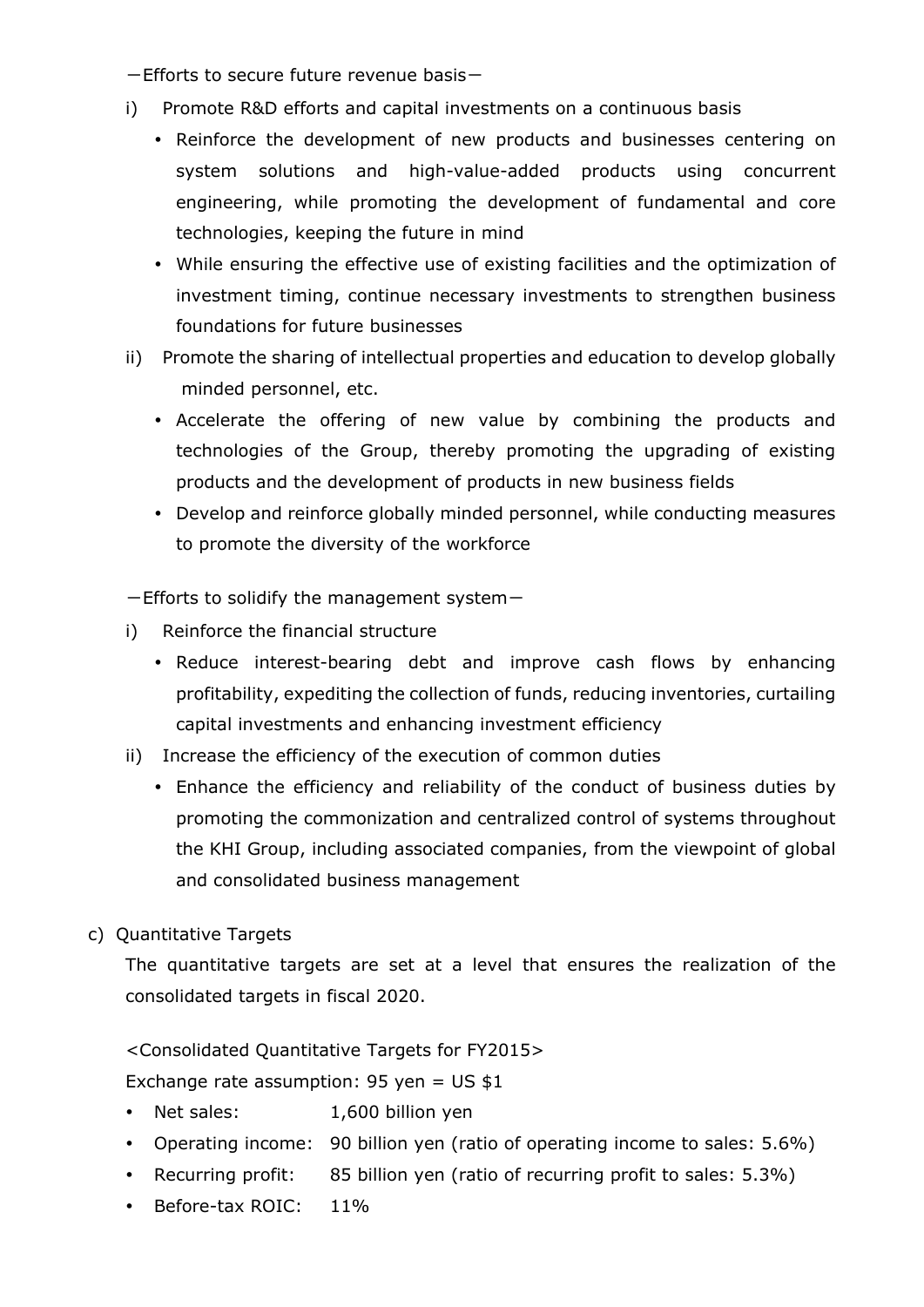|                  | (Unit: Bililon yen) |            |          |
|------------------|---------------------|------------|----------|
|                  | FY2012              | FY2013     | FY2015   |
|                  | (actual)            | (forecast) | (target) |
| Net sales        | 1,288.8             | 1,380.0    | 1,600.0  |
| Operating income | 42.0                | 60.0       | 90.0     |
| (Ratio to sales) | 3.3%                | 4.3%       | 5.6%     |
| Recurring profit | 39.3                | 53.0       | 85.0     |
| (Ratio to sales) | 3.0%                | 3.8%       | 5.3%     |
| Before-tax ROIC  | 6.1%                | 7.4%       | 11.0%    |
|                  |                     |            |          |

| Net debt-to-equity<br>ratio<br>(At the end of fiscal year) | 131.9% | 130%  | 110%  |
|------------------------------------------------------------|--------|-------|-------|
| Equity ratio<br>(At the end of fiscal year)                | 23.0%  | 22.1% | 23.4% |

ROIC (return on invested capital) = (before-tax profit + interest expenses) / invested capital Net debt-to-equity ratio  $=$  net balance of interest-bearing debt / total net assets

[Shareholder Returns]

 Continue to pay stable dividends in line with business results, basic dividend ratio is set to 30% as the medium- to long-term for dividend calculation

d) Management Resource Allocation Plan

- Capital investment: average 70 billion yen per year
- R&D investment: average 46 billion yen per year
- Number of employees (at the end of fiscal 2015): 35,400 (26,000 in Japan, 9,400 overseas)

## **2. Kawasaki Business Vision 2020**

The Kawasaki Business Vision 2020, which was formulated in 2010, defines the vision and direction of businesses that the KHI Group should achieve to realize the Group mission: "Kawasaki, working as one for the good of planet." The vision also defines a quantitative vision of the KHI Group in fiscal 2020 to provide a long-term perspective in allocating management resources.

a) Business Vision

- i) Business sectors and their objectives
	- The KHI Group aims to be a corporate group that swiftly supplies the products and services that fulfill a diverse range of needs of people worldwide by utilizing its innovative and advanced technological capabilities in the principal